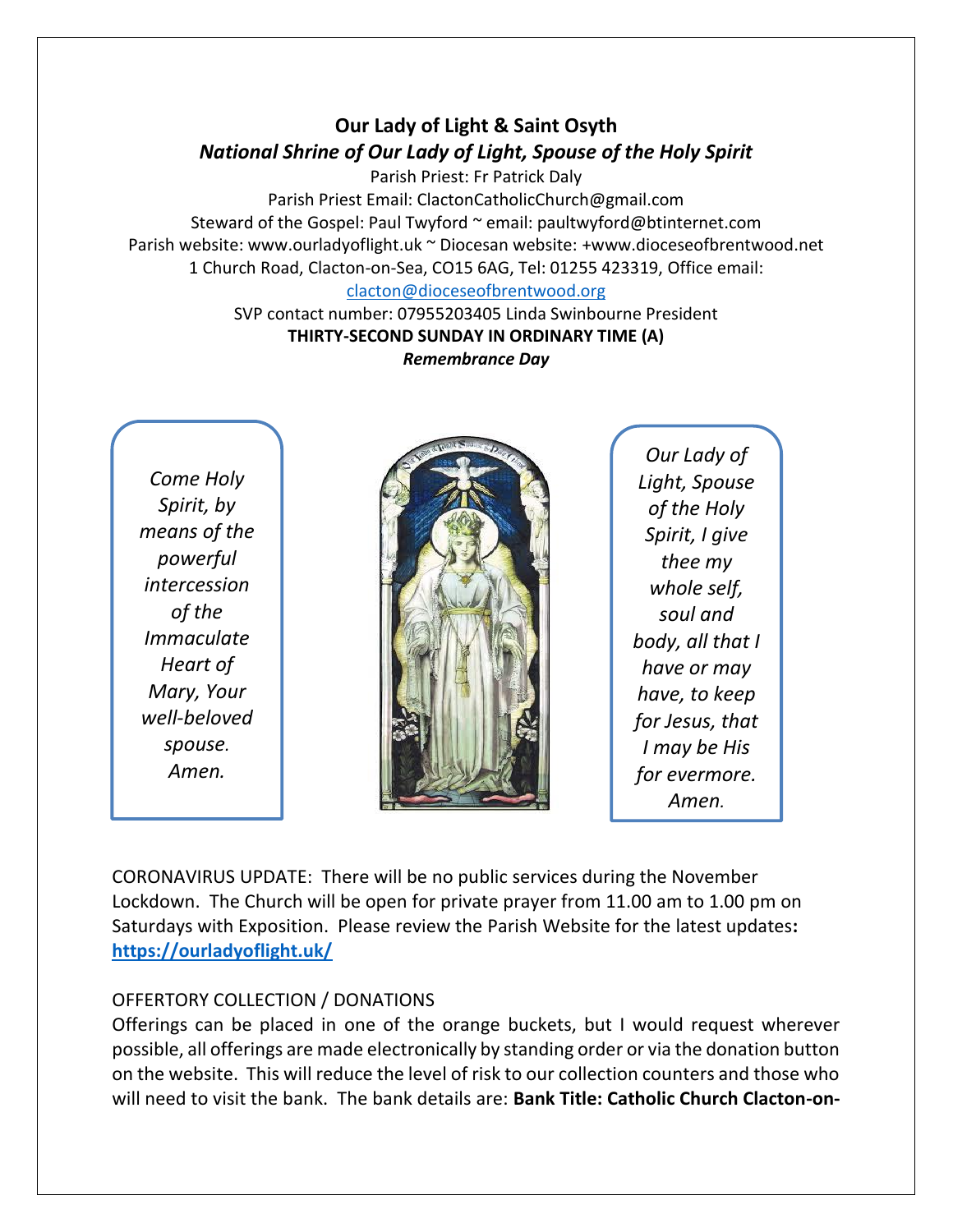**Sea, Sort Code 401322, Account Number: 41020463.** Members of the gift-aid scheme should quote their name and gift aid number in the Reference. Funds received last week:

Offertory Collection £348.00 of which £84.00 was gift aided

Electronic Offerings £1170.50 of which £815.50 was gift aided

Second collection for World Mission Sunday: £471.65

Thank you for your generosity, for Gift Aiding your offerings, and for your support of the parish. Fr Patrick

NOVEMBER MONTH OF THE HOLY SOULS: The November Dead List envelopes and sheets are now available at the back of the Church. Please place a list of the names of those deceased family members and friends you wish to be remembered during the month of November.

FUNERALS: The following funerals are taking place next week: Tuesday 10<sup>th</sup> November: Shelagh Bloyce Dec'd Wednesday 6th Friday 13th November: Alan Fitzgerald Dec'd Please pray for the repose of their souls and for the support of their grieving families.

DIOCESAN PILGRIMAGE TO LOURDES 2021: A provisional date has been booked with BCYS for Sunday 25<sup>th</sup> to Friday 20<sup>th</sup> July. The Diocese will issue an update in January.

GIDEA PARK STUDY DAYS: Professor John Morrill will be giving a presentation on St John Henry Newman & Vatican 1 on Saturday 21<sup>st</sup> November at 11.00am to 3.00pm. Live streaming available on www.ssppilford.org.uk.

CONFIRMATION PROGRAMME 2020. Any young person wishing to receive the Sacrament of Confirmation next Pentecost on 23<sup>rd</sup> May 2021, should make a request in writing to Fr Patrick. To qualify for the 2021 programme, the young person should be currently in Year 10 or above. We are proposing 5 Zoom sessions and one mini retreat led by the Brentwood Youth Service. Closing date for applications is 30th November 2020.

## MATTHEW 25:1-13

In the Gospel from Matthew, Jesus gives us the parable of the Ten Bridesmaids. I will offer an interpretation. The bridegroom is Jesus Christ at the end of time returning in judgement and glory. The bride is His Church. The occasion is the Heavenly Banquet. The sensible bridesmaids are those who have fed and encouraged their faith throughout their lives. Their lamps and flasks are full of the oil of faith. The foolish bridesmaids are those who have neglected their faith, and failed to sustain and grow their faith in this life. The oil of faith is low in their lamps and their flasks are empty. The bridegroom is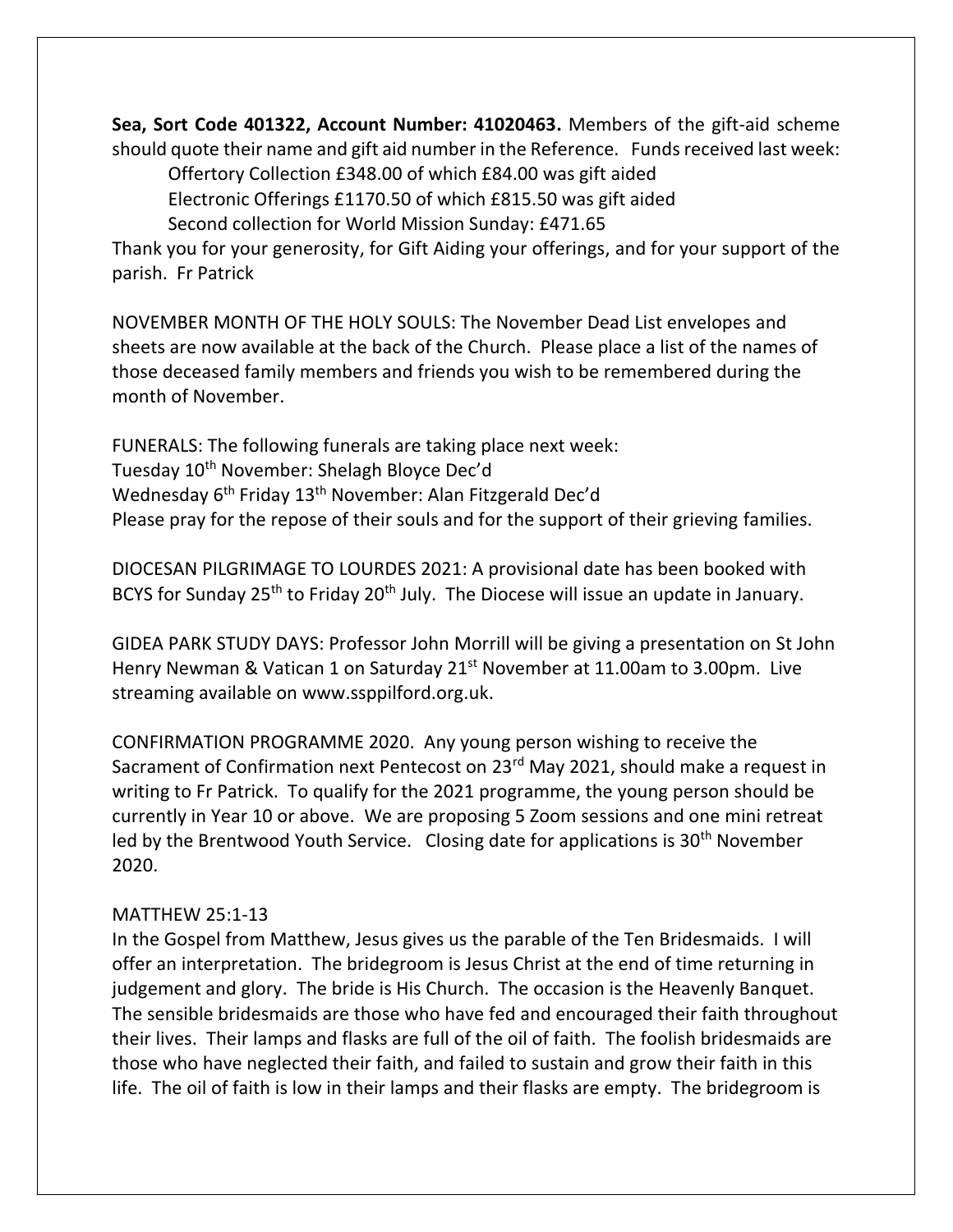late and comes at an unexpected time. The foolish bridesmaid's lamps are empty of the oil of faith. They ask the sensible bridesmaids to share their oil of faith. The sensible bridesmaids say no. Faith can only be obtained through personal action; you cannot take it from somebody else. The sensible bridesmaids enter the banquet and the foolish bridesmaids are locked out in the darkness. Jesus does not know them, they have no faith.

St Paul tells us that, Faith is the assurance of things hoped for and the conviction of things not seen'. Faith is the assurance of a God who loves us and the conviction of eternal life in the happiness of heaven'. We receive the gift of faith at our Baptism. Baptism is the Sacrament of faith. Our parents and godparents are given the solemn responsibility to grow our faith and keep it alive until we are old enough to assume full responsibility for our faith. Our faith is a precious and delicate flower. If we fail to feed and sustain our faith, it will die. We become strangers to God.

How do we feed and sustain our faith? We feed our faith in prayer, in time spend talking and listening to Jesus Christ; we feed our faith in acts of love and kindness, especially to those most in need: the sick, the poor and the lonely; we feed our faith by reading Holy Scripture, in particular the Gospels, where Jesus personally speaks to us; we feed our faith by receiving the sacraments, each one of which is an encounter with the person of Jesus Christ; and most especially in the reception of the Holy Eucharist: the Body and Blood of Our Lord Jesus Christ. If we do this, our lamps will be full of the oil of faith. The bridegroom will recognise us and welcome us as friends into the banquet of heaven.

| Saturday 7 <sup>th</sup> November       | $9.30$ am           | <b>MASS: Ivan Norfolk RIP</b> |
|-----------------------------------------|---------------------|-------------------------------|
|                                         |                     | (Joe Murray)                  |
| Saturday 7 <sup>th</sup> November       | 11.00 am to 1.00 pm | Church open for private       |
|                                         |                     | prayer with Exposition        |
|                                         |                     | of the Blessed                |
|                                         |                     | Sacrament.                    |
| Saturday 7 <sup>th</sup> November       | $6.00$ pm           | <b>MASS: Patricia Cowell</b>  |
| Vigil of the 32 <sup>nd</sup> Sunday in |                     | <b>RIP</b>                    |
| <b>Ordinary Time</b>                    |                     | (Frances Thomas)              |
| Sunday 8 <sup>th</sup> November         | 8.30 am             | <b>MASS: The November</b>     |
| 32 <sup>nd</sup> Sunday in Ordinary     |                     | Dead List RIP                 |
| Time (A)                                |                     |                               |
| (Remembrance Sunday)                    |                     |                               |
| Sunday 8 <sup>th</sup> November         | 10.30 am            | <b>MASS: Paul West RIP</b>    |
|                                         | <b>FAMILY MASS</b>  | (Julie Lee)                   |

#### **MASSES WILL BE CELEBRATED IN PRIVATE**